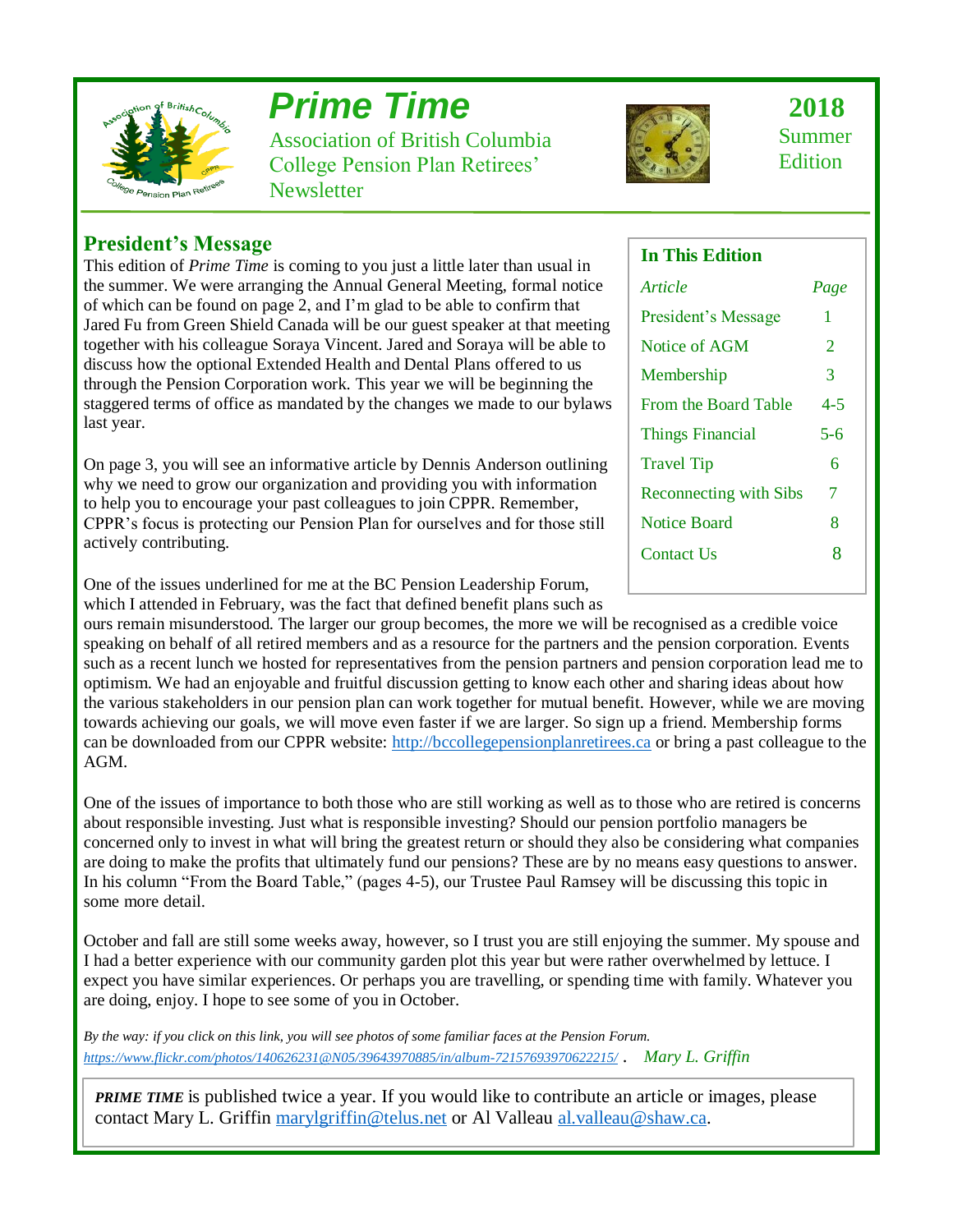### **FORMAL NOTICE OF THE AGM**

**Association of British Columbia college Pension Plan Retirees (CPPR)**

> **Notice of Annual General Meeting Tuesday 16 October 2018 11:30 am at**

**Cypress Room—Holiday Inn Vancouver Centre** 771 West Broadway, Vancouver

**Guest Speaker: Jared Fu, CEBS,** Account Manager, Green Shield Canada

#### **Lunch Provided**

All Members of the Association are invited to attend. Bring a retired colleague with you. Memberships will be available at the door and new members will be entitled to vote.

#### **Travel Funding**

Members from areas where the half-price ferry fare or public transit is unavailable (Kamloops, Prince George, the Kootenays, the Okanagan, the North Island, and the North Coast) are invited to apply for up to \$300 travel assistance to attend the meeting. Such assistance will be awarded on a first come first serve basis per area. **To apply for funding, please contact al.valleau@shaw.ca.** 

It would be helpful if we could have an idea of our attendance. *If you plan to attend, EMAIL* **norah\_andrew@telus.net** with the heading **AGM.**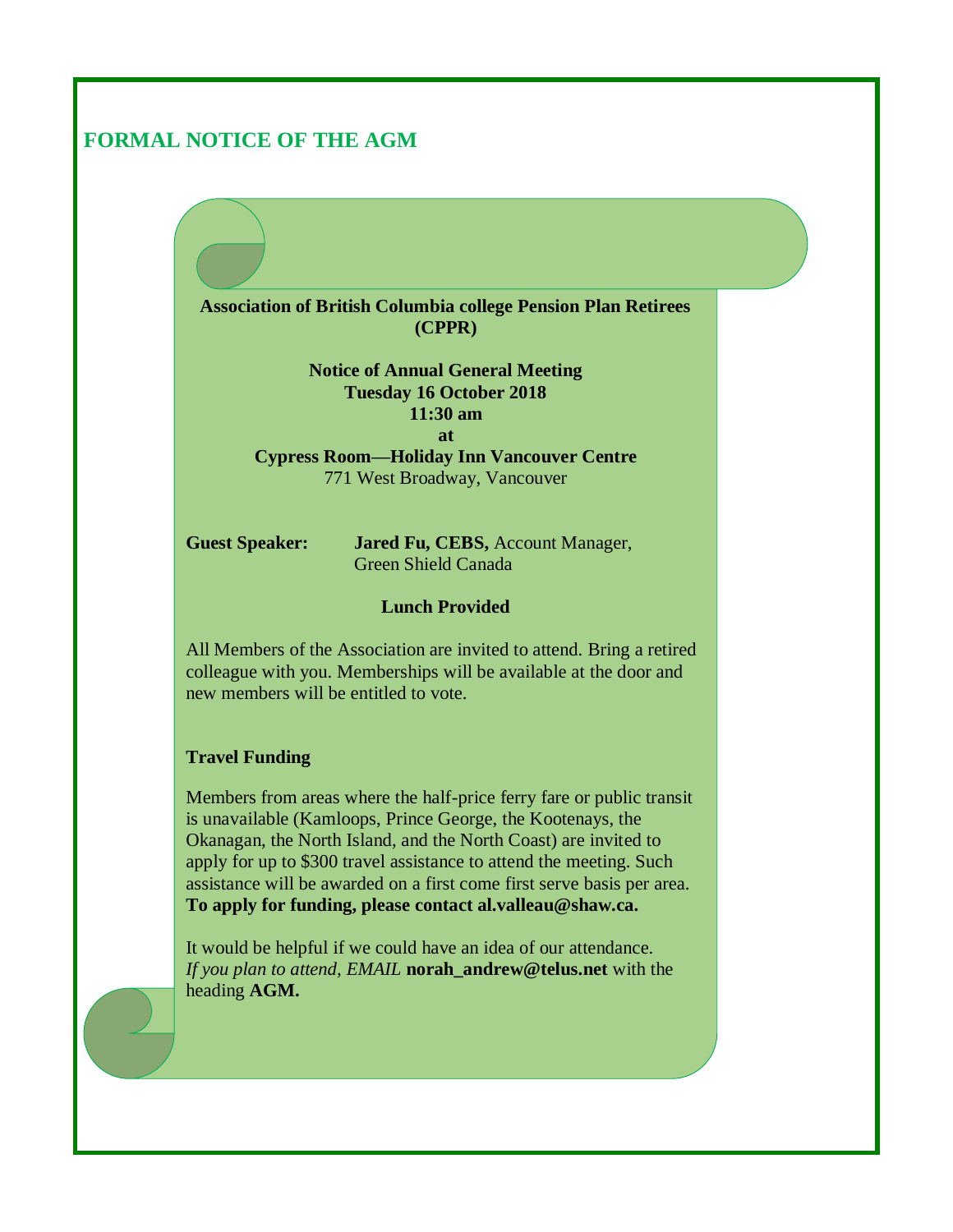*From the Membership Committee:*

# **2018 Sign-Up A Friend Membership Drive**

Thank you for being a member in good standing of the ABCCPR. Your membership allows us to be part of organizations that look out for and lobby on behalf of the interests of retirees and senior citizens in Canada (National Pensioners Association), Canadian Centre for Policy Alternatives, and in BC COSCO(Council of Senior Citizens Organizations), and of course Association of BC College Pension Plan retirees.

We also hope that you might be availing yourself of the Supplemental Insurance benefits that our Association offers through our arrangements with Johnson Inc (Out of Province Medical and Home Insurance).

And here is the **but** ....... We need your help on our 2018 Membership Drive! We have a very important concern. The College Pension Plan is the only one of the 4 major public sector plans in BC where the Retiree Association does not appoint a retired member to the Pension Board of Trustees. Our Plan's retired member is appointed by the active member plan partners (who already appoint 4 trustees from their membership). This is very important because our plan is maturing and we are very quickly approaching the 1:1 ratio of active to retired members but we as a

#### **KNOW an ex-colleague who's about to retire?**

**REMEMBER,** while other retiree organizations may offer similar travel and other insurance options, **they cannnot speak on our behalf**.

**Only CPPR SPEAKS FOR RETIRED MEMBERS OF THE BC COLLEGE PENSION PLAN.** 

**ENCOURAGE your excolleagues to JOIN CPPR** now and strengthen the voices in support of **our** Pension Plan and **our** benefits. Membership forms are available on our website.

Retiree Association are not accorded a voice at the Trustee table of our pension plan.

There is a legitimate reason for this situation but it is historical and needs to be changed. When the 4 major public sector pension plans were converted to Joint Trusteeship about 25 years ago ours was the smallest, the youngest and the first of the 4 plans to make the transition. The other 3 plans had significantly sized retiree populations (the Teachers Plan had retirees from over 50 years prior to the beginning of our plan in the mid 1960's) but our plan had very few retirees and no Retiree Association. About 15 years ago the Employee Partners in our plan recognized the need for a retirees association and so the movement towards the formation of our Association was born.

Our Association is unique because our membership is made up of residents from about 8 geographically spread out regions of the province - unlike the Teachers, which have branches in every major centre in the province – and as such our Association does not have a social mandate. Our mandate is to look out for the interests of our plan members and as an extension, the interests of senior citizens in general.

Today our Association does not have the right to be consulted by the plan partners of the College Pension Plan (unlike our retired brethren in the other 3 public sector plans) over changes that the partners might like to implement for our plan. The College Pension Plan active member partners do not survey retirees about changes to our plan because they do not represent retirees - unlike what happens for the active members which they represent. As retirees are nearing the 50% mark in plan membership this is blatantly undemocratic - membership without voice.

Our 2018 Membership Drive is: *Sign Up A Friend in 2018 (for Free)*

Do you meet with a former colleague who is not a member of our Association? How will you know? You have to ask: *Why should they want to join us? Dennis Anderson*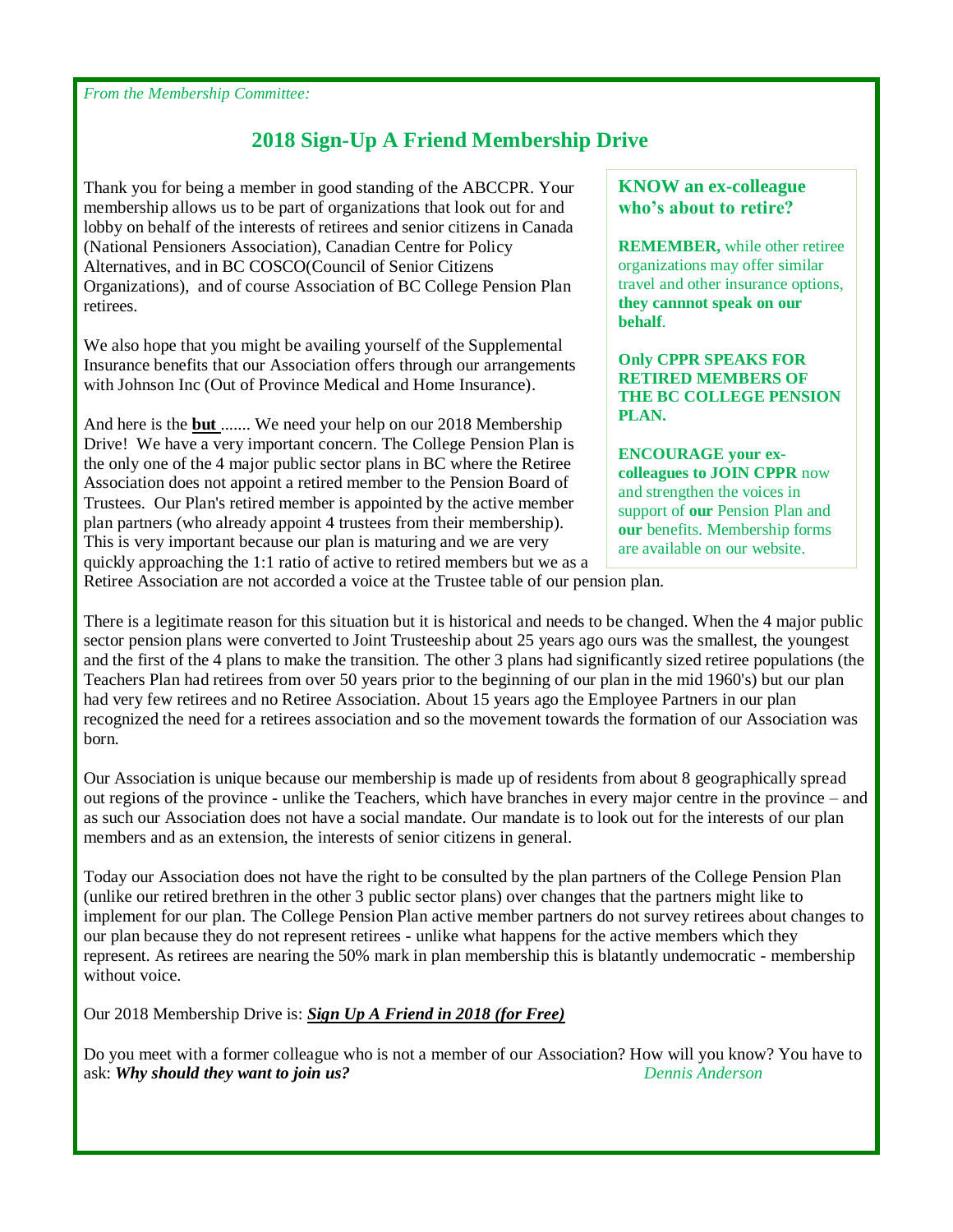# **From the Board Table**

Responsible investing . . . Ethical considerations . . . Environment, social and governance concerns . . . Proxy voting . . . Divestment . . .

These days news about pension investments is full of stories about whether, or how, our pension money should do "good" as well as provide secure incomes for pension plan members. These are not new issues for your board of trustees or for the British Columbia Investment Management Corporation (BCI)—the agency that actually invests the assets of the College Pension Plan.



On the one hand, the choice seems pretty stark: trustees have a fiduciary responsibility to pension plan members to attend to the financial well-being of their plan. Some say that this means that trustees should only pay attention to financial results and that concerns about what our money in invested in or how companies behave is irrelevant. They say that individuals are free to invest their personal savings in companies they "like" or to avoid economic activities they disapprove of (pipelines, for instance). But because pension plans are investing for a large group of people with a wide diversity of interests and values, trustees should be very cautious about letting ethical or political considerations interfere with a focus on the bottom line.

However, things are not always so black and white. BCI states as one of its principle investment beliefs that "environmental, social and governance (ESG) matters make a difference." When making investment decisions, BCI takes these factors into account both to reduce risk and because "companies that employ robust ESG practices are better positioned to generate long-term value for investors than similar companies with less favourable practices." Here's a link to BCI's discussion of responsible investing: <https://www.bci.ca/approach/resonsible-investing/> .

To put it bluntly: responsible investing reduces risk and improves results. So the BCI looks carefully at ESG issues when making investment decisions. And when it invests in companies it monitors their performance on issues like climate change, employee safety, executive compensation, human rights, and board diversity. And it reports regularly on what it does. Here's a link to BCI's latest annual report on responsible investing (as well as its annual corporate report): <https://www.bci.ca/publications/> .

But BCI's approach to responsible investing does not satisfy everyone. Some critics of pension funds believe that the best approach to companies which fall short on ESG issues is to divest—simply sell their stocks. Divestment is increasingly being proposed as way to deal with issues like climate change; pension funds are debating whether to sell stocks that increase our carbon footprint—oil companies, pipelines, LGN operations, coal mines, etc.

Debates over divestment have raged in (mostly) public sector pension plans in Canada, the US, and Europe. Here in British Columbia BCI was linked to public concerns about the twinning of the Kinder Morgan pipeline. BCI holds about \$18 million of Kinder Morgan stock, which is less than 0.005% of its total assets under management. But any investment is too much for some; they would like BCI to just sell the stock.

Instead of divesting, BCI believes that it is more effective to engage companies on ESG issues, through involvement in corporate management, where possible, and through proxy voting at corporate meetings. You can find details of their proxy voting record on the BCI: website. Their approach has won BCI high praise from many advocates for responsible investing. BCI has been a leader in adopting the United Nations' Principles for Responsible Investing and in developing methods for monitoring and reporting on issues of board diversity and climate change.

But not all praise BCI's approach. Recently the Canadian Centre for Policy Alternatives (CCPA) released a scathing critique of BCI's record on climate change: "Canada's Fossil-Fuelled Pensions." You can read it at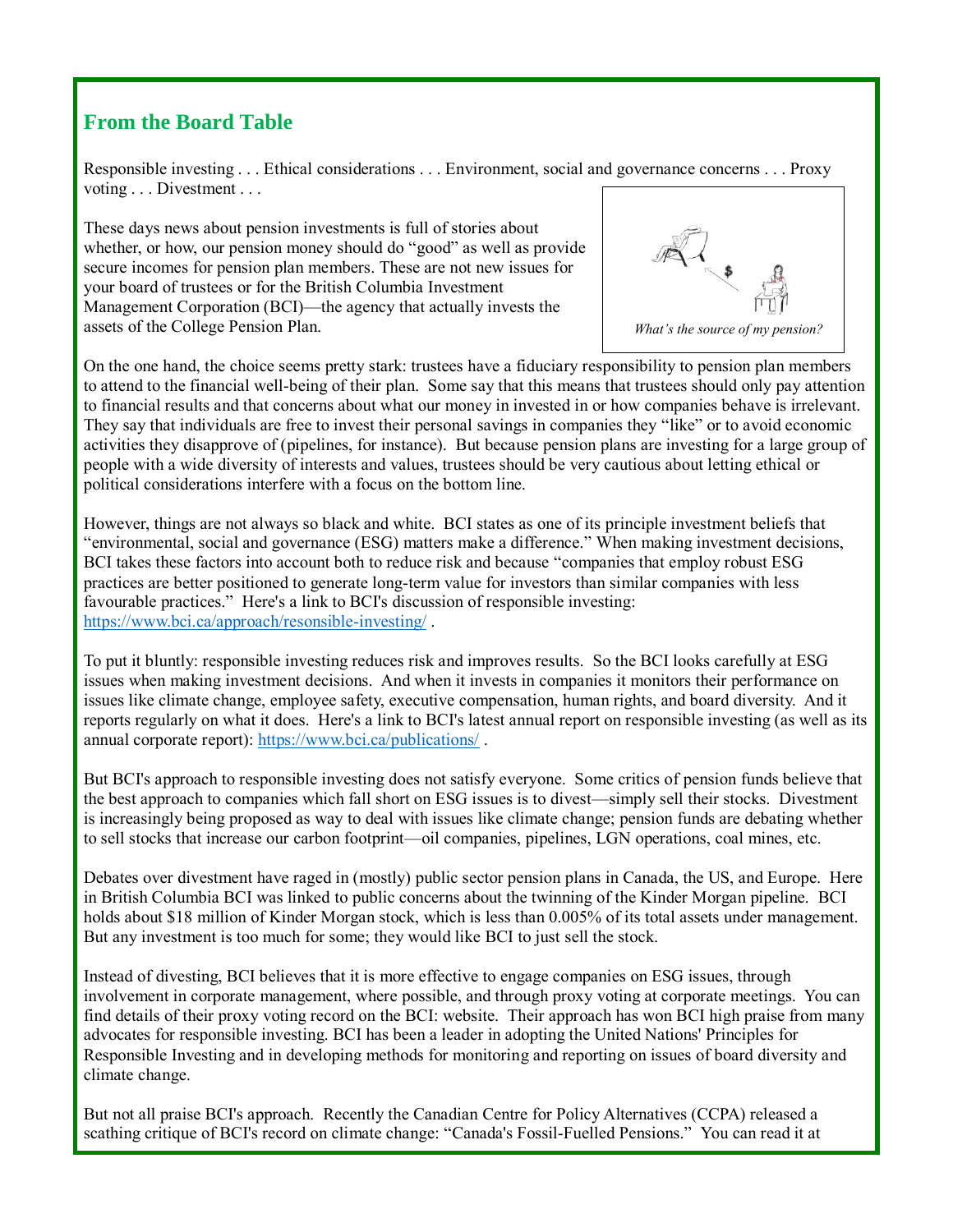[https://www.policyalternatives.ca/fossil-fuelled-pensions.](https://www.policyalternatives.ca/fossil-fuelled-pensions) The report asks if BCI is investing pension funds in ways that "support the shift to a 2°C global warming limit that Canada committed to in the Paris Agreement." The authors say that the answer is "no."

The debate about what constitutes responsible investing and how your trustees and the College Pension Plan's investment manager deal with this issue will undoubtedly continue. BCI will continue to report on its activities. And the trustees will continue to seek to protect our pension assets and to attend to environmental, social, and governance concerns.

 *Paul Ramsey, Retiree Trustee, College Pension Plan*. ramsey@shaw.ca

## **Things Financial**

#### *Pharmacare, College Pension Plan Survey, Reverse Mortgages and Hearing Loss*

There are a number of items you should be aware of, and concerns where you can have your voice heard.



1. **Pharmacare** The B.C. Health Coalition just sent me an email announcing that "the federal Advisory Council on National Pharmacare is coming to Vancouver on Wednesday, August 15th from 7-8:30 PM for a community dialogue session. Tomorrow, August 9th, is the last day to RSVP for the Vancouver community dialogue." Of course, the deadline for making a presentation at the Vancouver meeting will have passed when you receive this newsletter, but if you are concerned about this important issue, you can read what the Canadian Health Coalition (CHC) put together as a background document and set of principles. They say the pharmacare plan must be: Universal, Public, Accessible, Affordable, Independent, Safe, and Effective. Read the CHC background document here. Here is a link to their document: [http://www.healthcoalition.ca/wp-content/uploads/2018/07/Have-your-say-Pharmacare](http://www.healthcoalition.ca/wp-content/uploads/2018/07/Have-your-say-Pharmacare-questionnaire-E.pdf)[questionnaire-E.pdf](http://www.healthcoalition.ca/wp-content/uploads/2018/07/Have-your-say-Pharmacare-questionnaire-E.pdf)

As well as reading the Canadian Health Coalition's background document, you can make your opinions heard by filling in the Federal Advisory Council online questionnaire by September 28th. The online questionnaire can be found at this link:<https://www.letstalkhealth.ca/pharmacare>

It is important not only for our health care coverage but the coverage of all seniors that we be proactive on this initiative and let our voices be heard. I'd hate to think that seniors are willing to sit back and let large pharmaceutical corporations maintain the status quo and the high cost of drugs in Canada without opposition.

- 2. **CPP Survey** The College Pension Plan through Ipsos Polling is conducting "a short survey about the communications you receive about your pension plan." Again, this is a chance to be a part of the process. Please take 10 minutes of your time and fill in the survey before the Friday, September 7, 2018 deadline. <https://ipsossurvey.ca/BCPCCOMMRM/CPP/survey?uid=73584832>
- 3. **Reverse Mortgages** Although banks in Canada are no longer swamping the airwaves with dreamy advertisements about how seniors can "free up the equity in their homes" to do with what they want, I have noticed a couple of ads in the past month and feel obliged to tell you and your retired friends to do the math before you decide on taking out a reverse mortgage. Yes, the banks will give you a percentage of the assessed value of your house in a reverse mortgage, but you have to remember that even though you won't, as they say, have to pay a penny of the money back as long as you live in your house, your mortgage will be accruing interest over the term that you have the mortgage contract and that amount will compound every month against the amount of money you receive when you finally sell your home or it is transferred in your will to your heirs. It might be good for you to consider how much interest you paid when you had a mortgage when you first bought your property and how long it took to pay that mortgage off. If you want to get a sense of how much interest accumulates on such a mortgage, you might have a look at the CHIP reverse mortgage posted rates<https://www.chip.ca/reverse-mortgage-rates/> and then go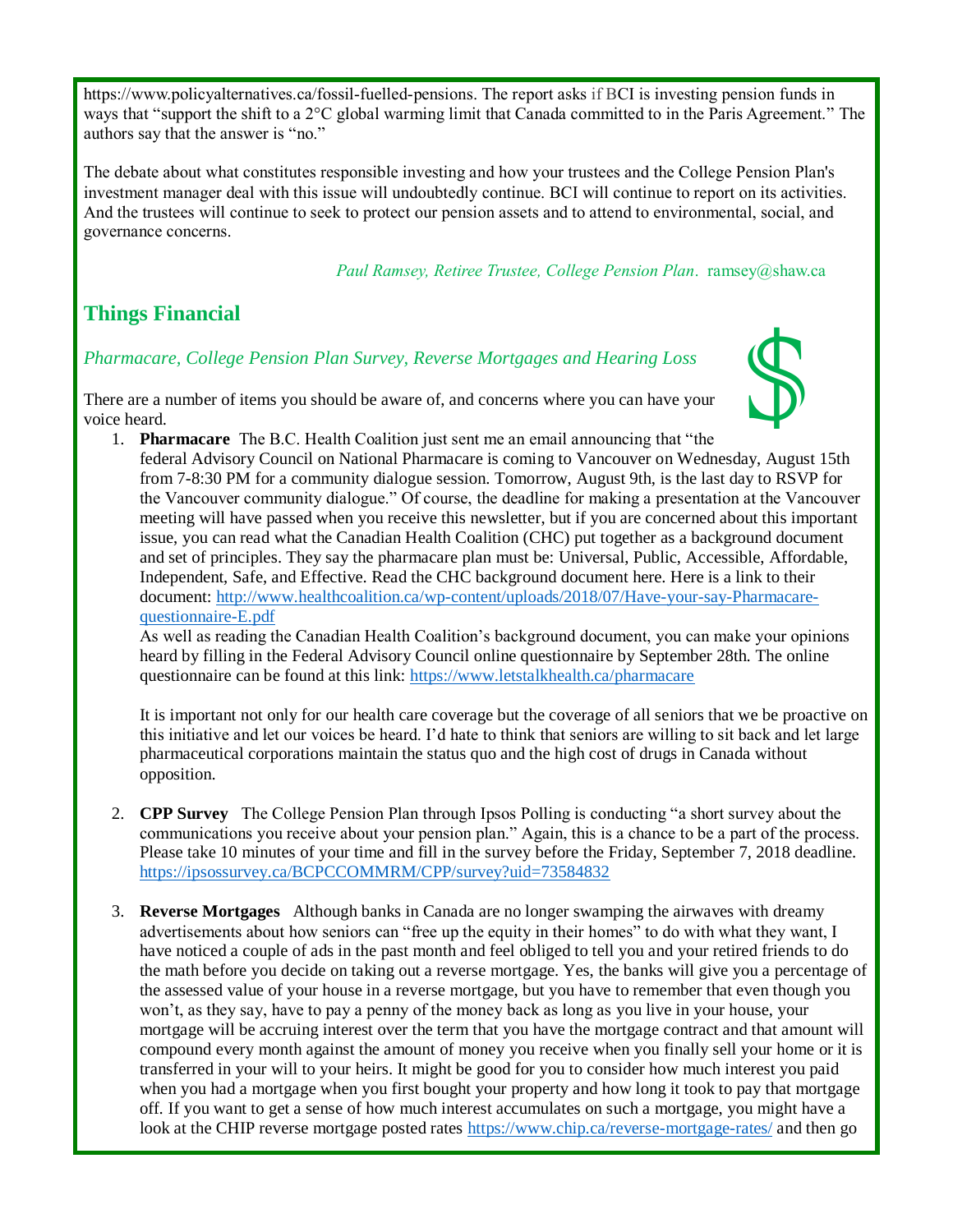to a mortgage amortization calculator to see how much interest is accumulated over what amount of time: <https://www.amortization-calc.com/> You might be surprised by what you discover.

4. **Hearing Aids** I am sure you have all received advertisements for hearing aids that tell you that you can have your ears tested for free with no obligation. Yes, you can. But I keep hearing over and over again that people who do get their hearing tested are told that even though their hearing is fine right now, they might want to get a hearing aid so that they can get used to it before their hearing fails as it is easier to be a successful hearing aid user if they start using an aid before their hearing becomes too impaired. If you are experiencing hearing loss, see your physician and ask him or her what the options are in your community. You can also get an overview of hearing issues at the BC government website https://www2.gov.bc.ca/gov/content/governments/policies-for-government/bcea-policy-and-proceduremanual/health-supplements-and-programs/medical-equipment-hearing-instruments

As well, The Western Institute for the Deaf and Hard of Hearing has a program for people who may not have the funds to acquire a hearing aid: [http://www.widhh.com/programs-services/hearing-aid](http://www.widhh.com/programs-services/hearing-aid-clinic/hearing-aids/)[clinic/hearing-aids/](http://www.widhh.com/programs-services/hearing-aid-clinic/hearing-aids/)

**BC Seniors' Guide**. Seniors BC has just published the 11th edition of their guide for seniors. The Guide is 190 page booklet covering links to information on *Lifestyle* (health, education, recreation and culture), *Your Health* (the healthcare system, MSP, travel to appointments, acute home and community care services, mental health and substance abuse, your home) *Getting Around* (transit alternatives, ferry travel, senior drivers), *Your Money* (retirement funding, working seniors, tax credits, powers of attorney) *Your Safety and Security*, *Planning in Advance of Incapacity*, *Public Guardian and Trustee*, *Victim Service*, *Consumer Protection* and *Emergency and Disaster Preparedness*. If you would like a copy, phone 1877 952 3181 or, in Victoria, 250 952 3181

#### 8 home break-in prevention tips

# **MEDO Travel Insurance**

- 1. Install deadbolt locks on all your outside doors.
- 2. Ensure windows are equipped with sash locks and that you remember to use them.
- 3. Leave some interior lights on when you go out and install automatic timers if you will be away for an extended period of time.
- 4. Install a solid metal jammer that folds up when not in use to keep sliding glass doors from being lifted off their tracks.
- 5. Have adequate exterior lighting. Motion-sensitive lights near grade-level windows or entrances give prowlers nowhere to hide.
- 6. Keep your garage door closed and locked.
- 7. Trim trees and shrubs so that they cannot be used as hiding places for intruders.
- 8. Be a good neighbour. If you notice anything suspicious in your neighbourhood, call 911 immediately.

Another helpful idea: Share these tips with your neighbours so that your entire neighbourhood stays safe and secure.

Article courtesy of Johnson Inc. ("Johnson"). Johnson is an insurance intermediary specializing in home, auto and travel insurance, as well as group benefits. For more information about Johnson, go t[o www.johnson.ca.](http://www.johnson.ca/) This article is provided for your general information only. Nothing in this article alters the terms or conditions of any insurance policy. Read your policy for a complete description of coverage and contact your insurance provider or intermediary for coverage and policy details.



MEDOC® is a registered trademark of Johnson Inc. ("Johnson"). MEDOC® is underwritten by Royal & Sun Alliance Insurance Company of Canada ("RSA") and is administered by Johnson. Johnson and RSA share common ownership. Medoc is the Travel Insurance Plan offered to CPPR members. For More Information contact Johnson directly at 604-881-8915 or Toll Free at 1-888-412-8822

#### *Al Valleau, Treasurer*

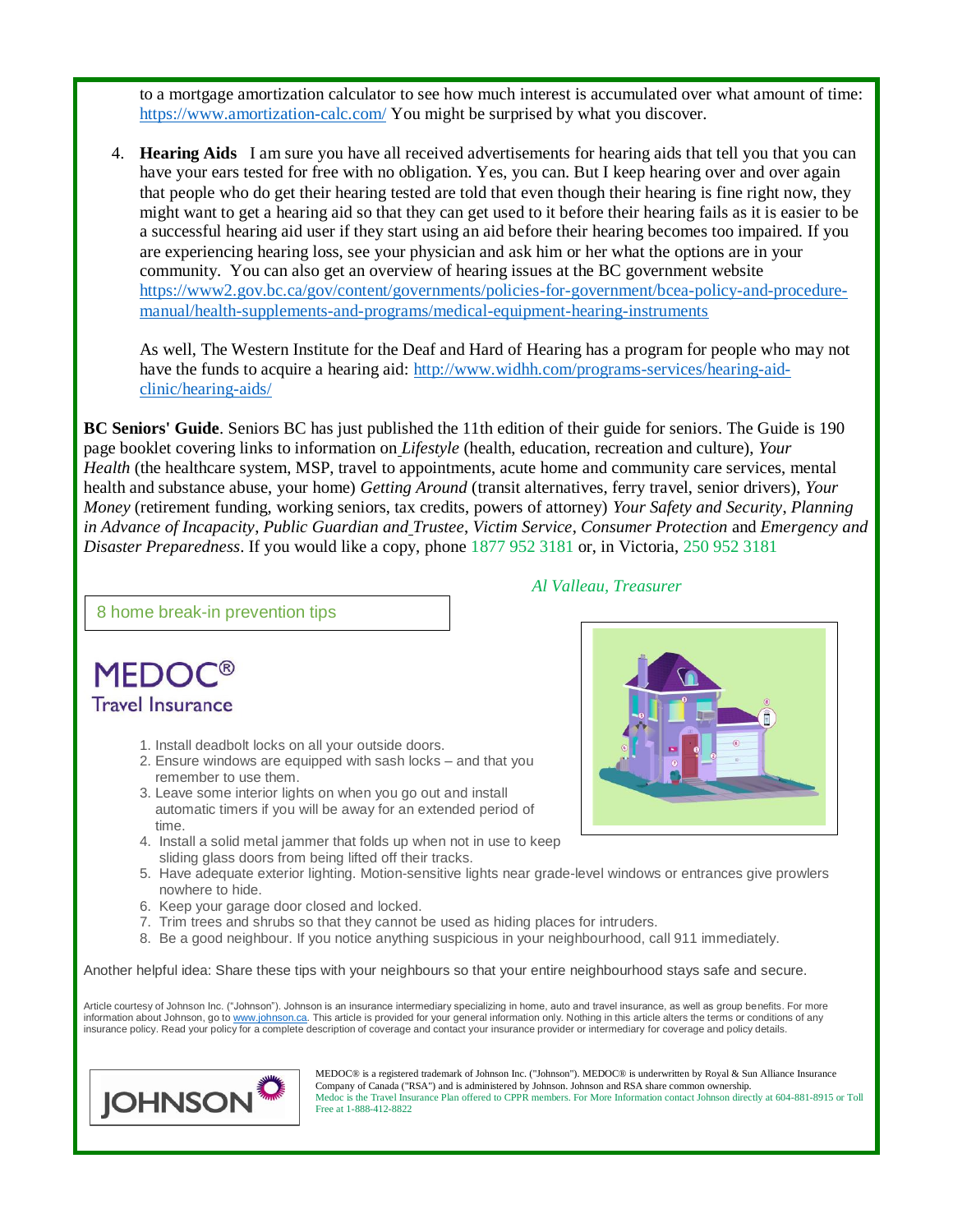# **RECONNECTING WITH SIBS**

This is a retirement benefit that I hadn't anticipated.



I grew up in a family of six with three brothers and we were all born within five years (my poor mom)! To say that we were a handful is probably an understatement; however, we definitely did spend a lot of time together as we grew up on the outskirts of Calgary and in the Rocky Mountains to the west of the city.

Over the next 60 years we each embarked upon our own careers, moved to various parts of Western Canada, and each had our own families. Our lives were full with commitments (faith communities, family, careers, kids, and then grandkids) and we were fortunate, we were all relatively healthy and we did attempt to stay in touch. In our later adult years we did attempt to get together at least once a year to play (ski, cycle, card games, etc.) and to swap tales either with or without our wives.

In speaking with a colleague about her recent experiences with siblings I realized that my situation was not unique but thus far for us it has definitely been fortunate. In our career years our lives are full with work, family (kids and then of course the always hoped for grandkids) and community activities. When we retire we are usually blessed with different priorities and for most of us more freed-up time. Hopefully, the kids are independent and living their own busy lives and we are helicoptering in to spend quality time with our grandkids, travel, and enjoying the communities of which we are now a part.

For my siblings this has meant that we have been able to return to some features of our growing up years. For years we managed to work in our two day ski trips or to visit each other at homes or cabins but recently our getting together has taken on a more active and focused emphasis. Three years ago we had a 50 year reunion with many of the hostels on the Banff to Jasper Highway that our parents took us to for our early family holidays. Then we travelled by car but this time we used our bicycles to cycle the 200 KM over 6 days and re-experiencing many of our family times in those remote, simplistic, huts. Last year 3 of us managed to completed 3/4 of the Tour de Mont Blanc (a 120KM hike that included amazing scenery and wonderful accommodation in Alpine Lodges but also an ascent and then descent of 26,000 feet over 11 days). One brother slipped in his kitchen 2 days before our departure date and he had to bail-out. This year we have the Rucksack Route, a chalet to chalet high route in the Austrian Alps of the Stubai on our agenda, and once again all 4 of us have made our appropriate arrangements and reservations to get together.

I must confess that our family is doing these activities with stents, metal body parts, and a medicinal supply kit that could stock a small pharmacy. I also have a colleague who is now travelling once a year with her sibs because they have re-connected and are enjoying this renewed time in their lives, but they have recognized that there may not be that many 'good' years ahead and it is important to do these things now. They can support each other on these adventures at this point but the signs are there that this will not continue for many years into the future.

Another extension of this opportunity to 'refocus on family' for me is that as a result of the interest of 2 of my nieces and their school projects my mother wrote a brief piece about her father's involvement in WW1. This fall my wife and I will explore the area and the history of what my grandfather was involved in France/Belgium during World War 1.



In all of the books that I have read on Retirement this is one aspect that does not seem to get mentioned however I have come to realize that refocusing on family can be a very rewarding aspect of the Post Career phase of our lives.

Is it time for you to get in touch with a sib???

*Dennis Anderson*